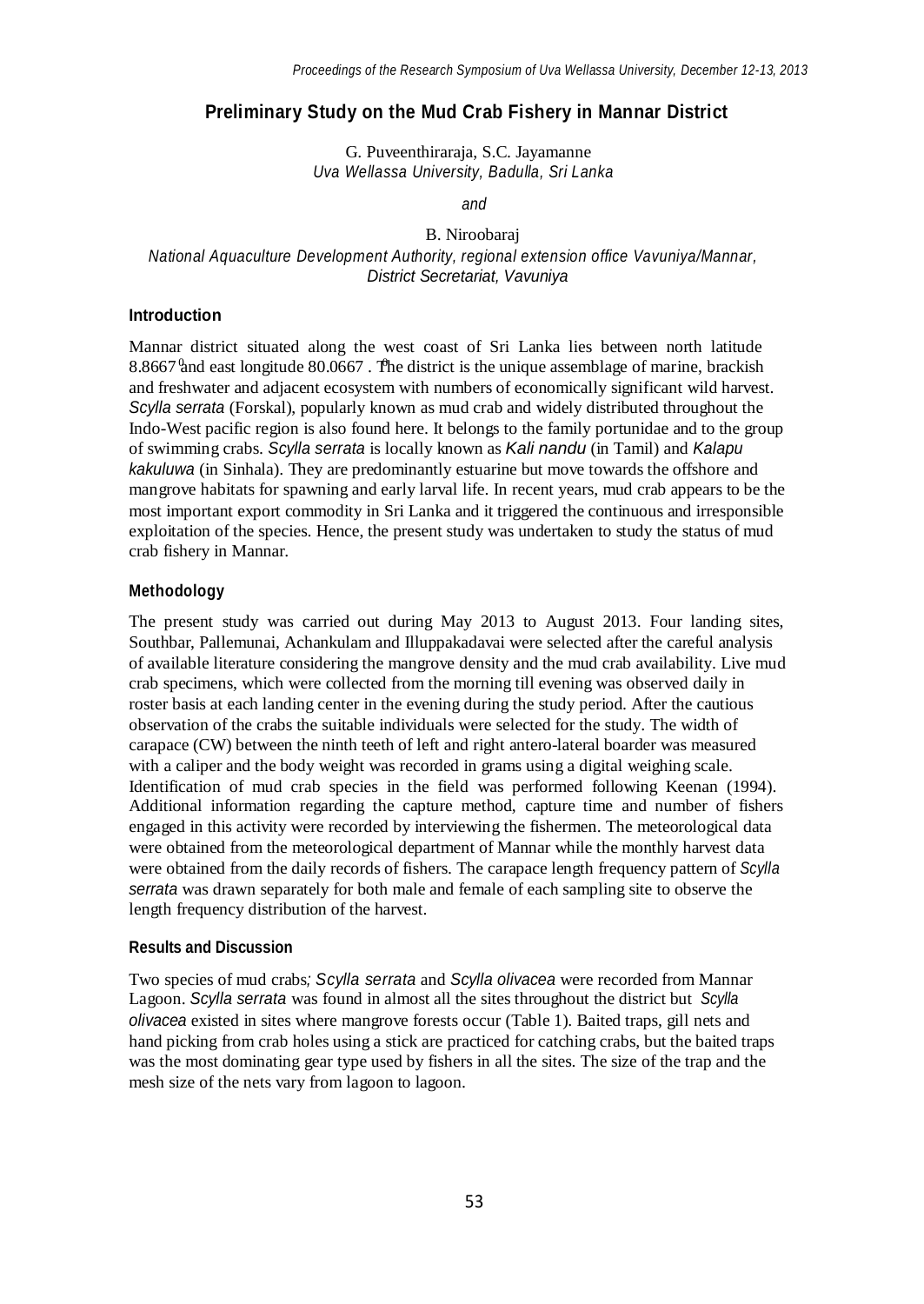| <b>Site</b>    | Capture species                   | Capture method                      | Number of fishers |
|----------------|-----------------------------------|-------------------------------------|-------------------|
| Southbar       | Scylla serrata                    | Baited Trap, Manual collection      | 89                |
| Pallimunai     | Scylla serrata                    | <b>Baited Trap</b>                  | 113               |
| Achankulam     | Scylla serrata<br>Scylla olivacea | Baited Trap, Net, Manual collection | 130               |
| Illuppakadavai | Scylla serrata<br>Scylla olivacea | Baited Trap, Net, Manual collection | 48                |

Table 2. Fishery data of study sites.

The size of crabs caught varied from 12 cm to 20 cm carapace width (Figure 1). In Southbar and Pallimunai, crabs with 13-15 cm size dominated the catch and rarely consist with the male sizes beyond 17 cm in Pallimunai. Narrow range of size variation can be seen in Achankulam site as most of the catch fallen between 12 cm to 16 cm. Both males and females Illuppakadavai area is rich with bigger crabs than other sites. In 1991 Jayamanne recorded *Scylla serrata* with 28 cm CW and 3 kg of weight in Mannar lagoon. Moreover the size distribution of crabs shows a vast variation but at the present the size distribution of *Scylla serrata* shows a narrow range with the mean carapace width of 15.35 cm and the mean weight of the crab is 600.89 g. The trend shows a declining level of harvest when compare with the previous harvest. From the figure 1 it could be understood that the fishermen are prioritizing the weight as major depended character as it influence the market. Data obtained during the study period has shown that there are two different species harvested despite *S. serrata* was preferred by the fisherman because of the high market value.



Figure 3. Length frequency distribution of male and female crabs.

Perception towards the harvest of immature crabs has seen from some fishers, but the artisanal fisher folks lack this concept. Seasonal changes influence the crab fishery and the trend of